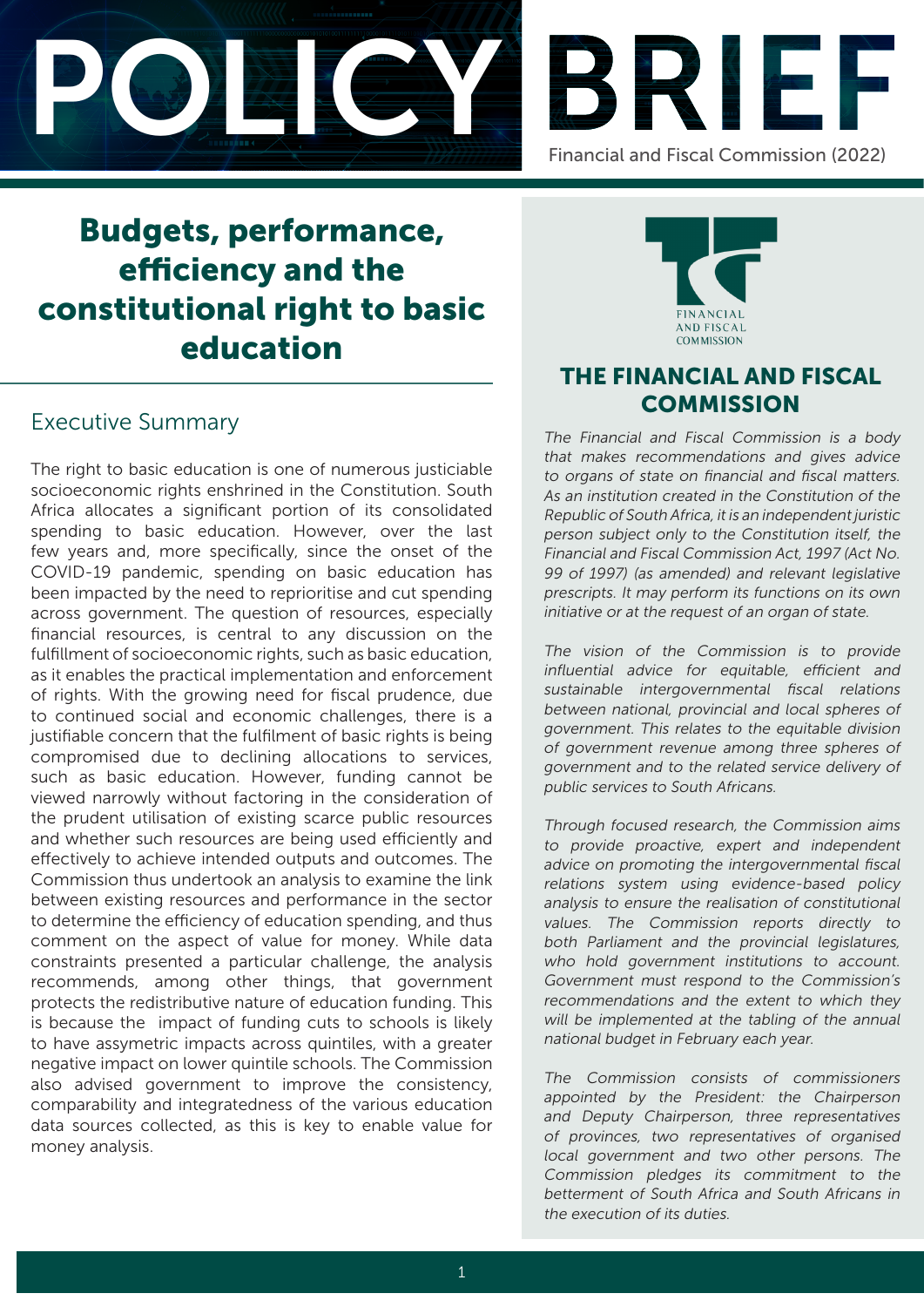# Background

Access to education is widely accepted, internationally, as a fundamental human right. In South Africa, the right to basic education is a justiciable socioeconomic right enshrined in the Constitution. What sets the right to basic education apart from other rights outlined in Chapter 2 of the Constitution is that it is not subject to "progressive realisation". This is interpreted to mean that the right to basic education is one that must be realised immediately and at all times. The Constitution does not, however, explicitly define basic education or say anything about what would constitute its provision other than in the form of access. That leaves matters of extent and quality relatively open. From a financing perspective, this is significant because access (quantity) and quality are the two fundamental determinants of cost. The 1995 Education White Paper on Education interprets the constitutional requirement as being met by universal access from Grade 1 to Grade 9. With respect to funding, the South African Schools Act of 1996 states that government must fund public schools from public revenue on an equitable basis in order to ensure the proper exercise of the rights of learners to education and the redress of past inequalities in education provision. It is also important to note that South Africa is a signatory of the International Covenant on Economic, Social and Cultural Rights (ICESCR) through the United Nations, which enjoins countries to take steps to ensure that all rights covered by the covenant are progressively realised through all appropriate means possible, including the adoption of legislative measures. Given these principles and commitments, there are strong grounds for a regular assessment of the degree to which fiscal allocations to basic education are sufficient to meet these obligations. That is especially the case where reductions are made, or are intended, to education allocations – whether in nominal, real or real per-capita terms. Further to this, while it is important to ensure adequacy of basic education resources, it is equally important for existing resources to be used efficiently and effectively. Inefficient spending can equally compromise the delivery of basic education services and result in sub-standard education outcomes. Therefore, while acknowledging the importance of adequate resources for basic education services in the face of a tight fiscal framework, the Commission undertook an assessment of the efficiency of current basic education resources to determine "value for money" with current spending in the sector.

## Research findings

- 1. Overall, it is important to note that the likely impact of reductions in public expenditure from the perspective of an education production function suggests that, in less well-resourced contexts, any negative impact of expenditure cuts is likely to be larger than any positive impact of resource increases – due to the generic principle of higher marginal returns at lower levels of resourcing. The same logic applies within the range of a country's own experiences, so that cutting expenditure from a higher base may have lower negative effects than cutting expenditure from a lower base. However, it is also important to point out that even simpler intuition suggests that reductions in resource allocation for the provision of a public good will lower the quality or quantity of that good. It terms of spending effects, the following is noted.
	- Public expenditure on schooling that is not personnel-related, through the quintile formula, is inequalityreducing. This suggest that funding tools such as the annually gazetted per-learner amounts, which focus on non-personnel, non-capital expenditure, can play an important role in reducing inequality.
	- Public expenditure on schooling personnel is not progressive and could be argued to be regressive, since it allocates approximately the same resources per learner regardless of a learner or school's socioeconomic background or a school's access to private financing (through fees).
- 2. Notwithstanding the fact that the econometric efficiency analysis was significantly constrained by the absence of sufficient data on socio-economic factors which play an admittedly critical role in educational outcomes, the following is noted:
	- Four estimations were undertaken to determine the impact of resource use on outcomes and to compute the efficiency of resource use. In terms of the results of the former, across all models, a higher pupilteacher ratio was associated with worse school outcomes. This suggests that better school performance is associated with a lower number of pupils being taught by a teacther.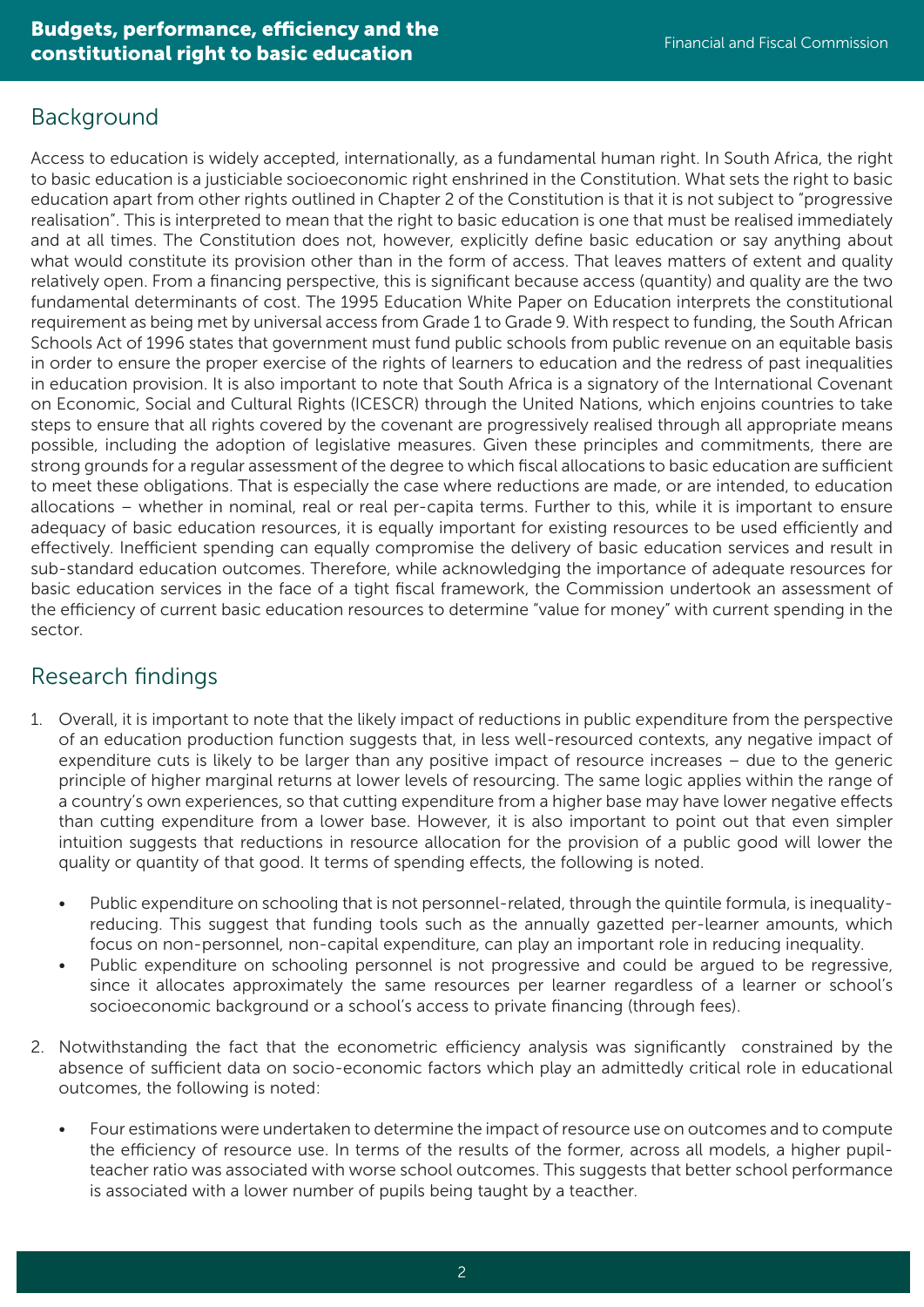- Related to the above, personnel expenditure is the largest component of education spending, as it should be and is the case in other countries. It is therefore likely that any large cuts will target this component of expenditure. One consequence of such cuts would be a reduction in the number of educators. Although the causal relationship between pupil-teacher ratio and education outcomes remains contentious, there is a clear association in South Africa between lower ratios (in Quintile 5 and private schools) and better performance. Furthermore, although it has not been examined here, in the absence of adequate data on class sizes, it remains unclear whether class size norms and standards in policy are being met, even prior to any such cuts. Some evidence<sup>1</sup> suggests that they are not despite official assertions (Equal Education, 2021). Reduction in educators could therefore exacerbate already inadequate personnel numbers, depending on how such reductions are distributed. An obvious equity-protecting measure would be to target cuts at well-resourced Quintile 5 schools, preferably taking into account the extent to which such schools are able to raise private funding<sup>2</sup>.
- While the data constraints and their implications for the analysis are emphasised, the modelling framework offers a sense of the efficiency of resource use across schools, despite not being able to fully quantify the level of efficiency. The efficiency results of the basic school production function models appear to support the notion that higher quintile schools are more efficient than lower quintile schools. Even with the significant limitations of using only quintiles as environmental variables to proxy for socioeconomic factors, the efficiency scores of lower quintile schools increase, on average, while the efficiency scores of higher quintiles schools decrease, on average. Thus, despite not being able to comment on the extact extent of efficiency or inefficiency, it is possible that there are challenges (relating perhaps to coordination, implementation and service delivery), which, if addressed, could lead to schools being able to derive greater value for money.
- 3. Specific mention must be made of the data challenge that hampered this research. The research initially envisaged the analysis of trends in education expenditure and outcomes, and the assessment of education efficiency using school level data over a 10-year period from 2008 to 2018. The data required for an analysis of schooling outcomes and public resource allocation is not available from a single institutional source, or a single dataset. Instead, there are a range of datasets from different government departments that provide different pieces of the information that is needed. At the core of the analysis was the use of administrative data at the level of schools from two main sources: education system data from the Department of Basic Education (DBE) and public expenditure data from National Treasury. However, the frequency and quality of the data received from the respective departments varied considerably across the requested years for analysis, i.e. variables and information was not consistent over the 10-year period at the school level. One of the reasons for this was the change in the data collection method used by the DBE from the Annual Survey of Schools from 2008 to 2014 to the South African School Administration and Management System (SA-SAMS) from 2015 onwards. This made it difficult to reconcile the data from both collection instruments and resulted in issues of data quality. Futhermore, the national DBE does not keep a comprehensive dataset of non-personnel allocations at the school level, thus necessitating the research team to source such data directly from the provincial education deparments, with varying levels of success. From this experience, it is clear that, while the administrative systems for public finance and education collect very useful information, more needs to be done to integrate these data sources in a systematic way.

See Equal Education (2021): 'No Space For Us' (https://equaleducation.org.za).

<sup>&</sup>lt;sup>2</sup> In other words, the reduction in personnel should be larger for schools with more private funding per learner.